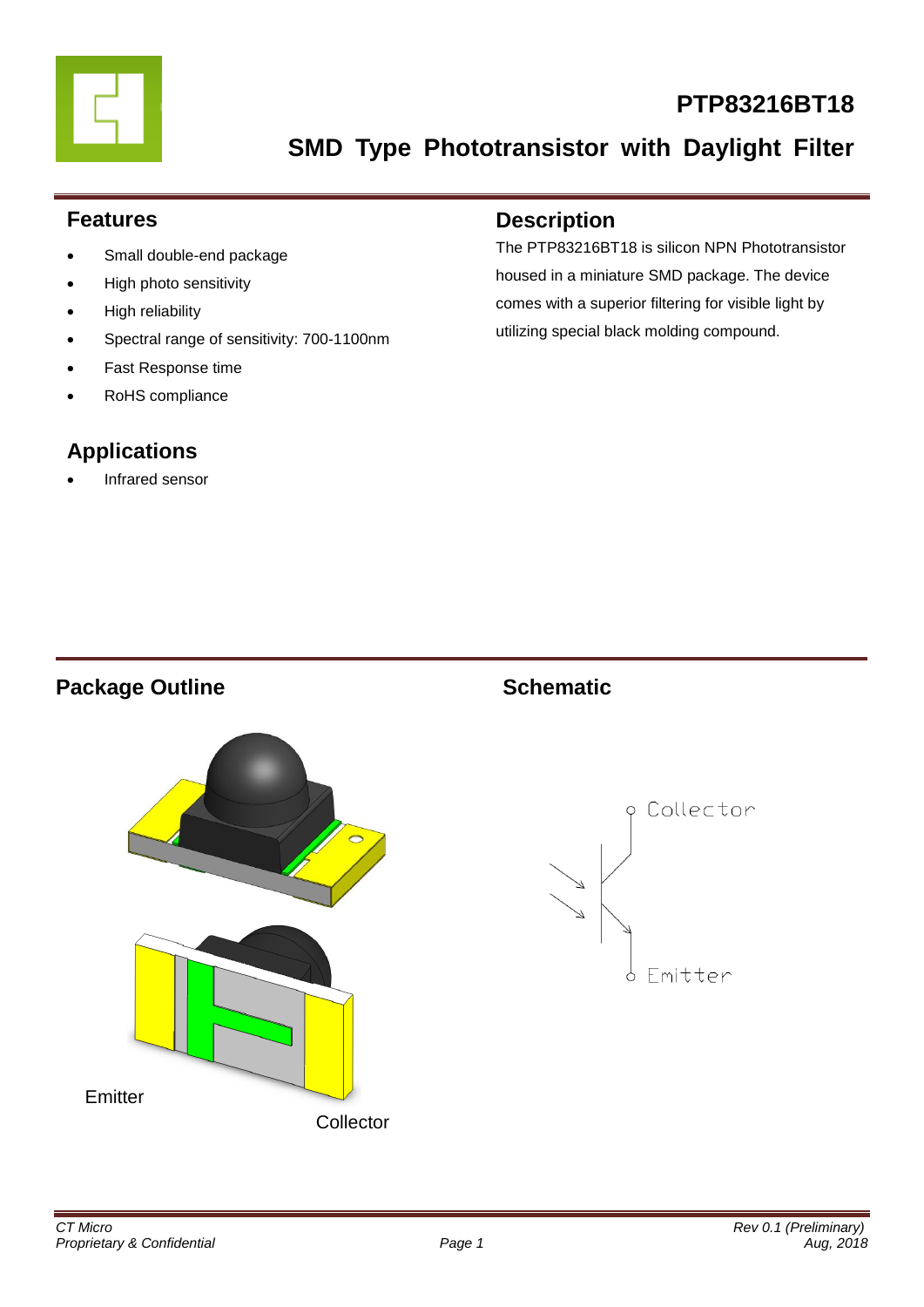

## **Absolute Maximum Rating at 25<sup>0</sup>C**

| <b>Symbol</b>                | <b>Parameters</b>                | <b>Ratings</b> | <b>Units</b> | <b>Notes</b> |
|------------------------------|----------------------------------|----------------|--------------|--------------|
| Ic                           | <b>Collector Current</b>         | 20             | mA           |              |
| <b>B</b> <sub>vCEO</sub>     | <b>Collector-Emitter Voltage</b> | 35             | V            |              |
| <b>B</b> <sub>vECO</sub>     | <b>Emitter-Collector Voltage</b> | 5              | V            | 2            |
| ${\mathsf T}_{\mathsf{opr}}$ | <b>Operating Temperature</b>     | $-40 - +85$    | $^{0}C$      |              |
| $T_{\text{stg}}$             | Storage Temperature              | $-40 - +100$   | $^{0}C$      |              |
| $\mathsf{T}_{\mathsf{sol}}$  | <b>Soldering Temperature</b>     | 260            | $\rm ^{0}C$  | 3            |
| $P_{to}$                     | <b>Total Power Dissipation</b>   | 150            | mW           |              |

### **Optical Characteristics**

| <b>Symbol</b> | <b>Parameters</b>       | <b>Test Conditions</b> | Min | Typ | Max  | <b>Units</b> | <b>Notes</b> |
|---------------|-------------------------|------------------------|-----|-----|------|--------------|--------------|
| Λ             | Spectral Bandwidth      | -                      | 700 | -   | 1100 | nm           |              |
| λP            | <b>Peak Sensitivity</b> | -                      | -   | 880 |      | nm           |              |
| $\theta$ 1/2  | View Angle              | $Vce = 5V$             | ۰   | ±15 | ۰    | deg          |              |

### **Electrical Characteristics**

| <b>Symbol</b>             | <b>Parameters</b>                  | <b>Test Conditions</b>                     | <b>Min</b> | <b>Typ</b> | <b>Max</b> | <b>Units</b> | <b>Notes</b> |
|---------------------------|------------------------------------|--------------------------------------------|------------|------------|------------|--------------|--------------|
| <b>I</b> CEO              | Dark Current                       | $Ee=0mW/cm^2$                              | ۰          | ۰          | 100        | nA           |              |
|                           |                                    | $VCE = 20V$                                |            |            |            |              |              |
|                           | $Ee=1mW/cm^2$<br>Collector-Emitter |                                            |            |            |            |              |              |
| VCE(sat)                  | <b>Saturation Voltage</b>          | $lc=1.4mA$                                 | ٠          | -          | 0.4        | V            |              |
| $\mathsf{I}_{\mathsf{C}}$ | <b>Collector Light Current</b>     | $Ee=1mW/cm^2$                              | 1.4        | 2.8        | 6.4        | mA           | 4            |
|                           |                                    | λ <sub>P</sub> =940nm, V <sub>CE</sub> =5V |            |            |            |              |              |
| $C_T$                     | <b>Terminal Capacitance</b>        | $Ee=0mW/cm^2$                              | ۰          | 3.80       |            |              |              |
|                           |                                    | $f=1$ MHz, $Vce=5V$                        |            |            |            | pF           |              |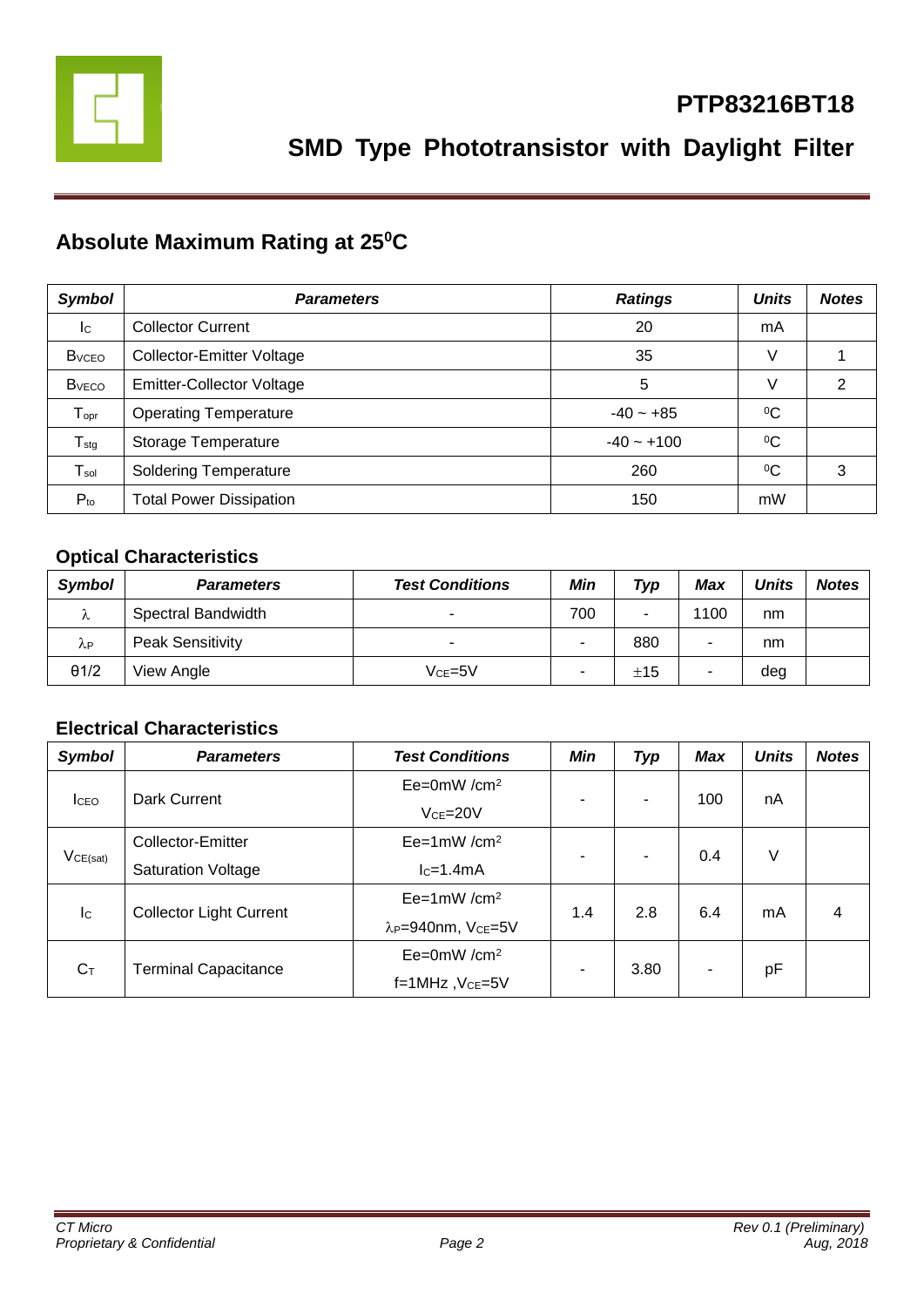

# **PTP83216BT18**

# **SMD Type Phototransistor with Daylight Filter**

### **Switching Characteristics**

| <b>Symbol</b>    | <b>Parameters</b>   | <b>Test Conditions</b>                       | Min                      | Typ | Max                      | Units | <b>Notes</b> |
|------------------|---------------------|----------------------------------------------|--------------------------|-----|--------------------------|-------|--------------|
| tr               | Rise Time           |                                              |                          | 6   | ۰                        |       |              |
|                  | Fall Time           | $V_{ce}$ = 5V, R <sub>L</sub> = 100 $\Omega$ | $\overline{\phantom{0}}$ |     | $\overline{\phantom{a}}$ |       |              |
| $t_{on}$         | Turn on Delay Time  | $lc=1.0mA$                                   |                          | 11  | -                        | μs    |              |
| t <sub>off</sub> | Turn off Delay Time |                                              | -                        | 7.9 | ۰                        |       |              |

#### **Notes:**

- 1 : Test conditions : Ic=100μA, Ee=0mW/cm<sup>2</sup>.
- 2 : Test conditions : I<sub>E</sub>=100μA, Ee=0mW/cm<sup>2</sup>.
- 3 : Soldering time≦5 seconds.

#### 4 : Ic Bin Rank :

| <b>Bin Code</b> | P3  | P4  | P5  |
|-----------------|-----|-----|-----|
| Min             | 1.4 | 2.0 | 3.2 |
| Max             | 2.8 | 4.4 | 6.4 |

5 : Test circuit:

#### Detector



Switching Time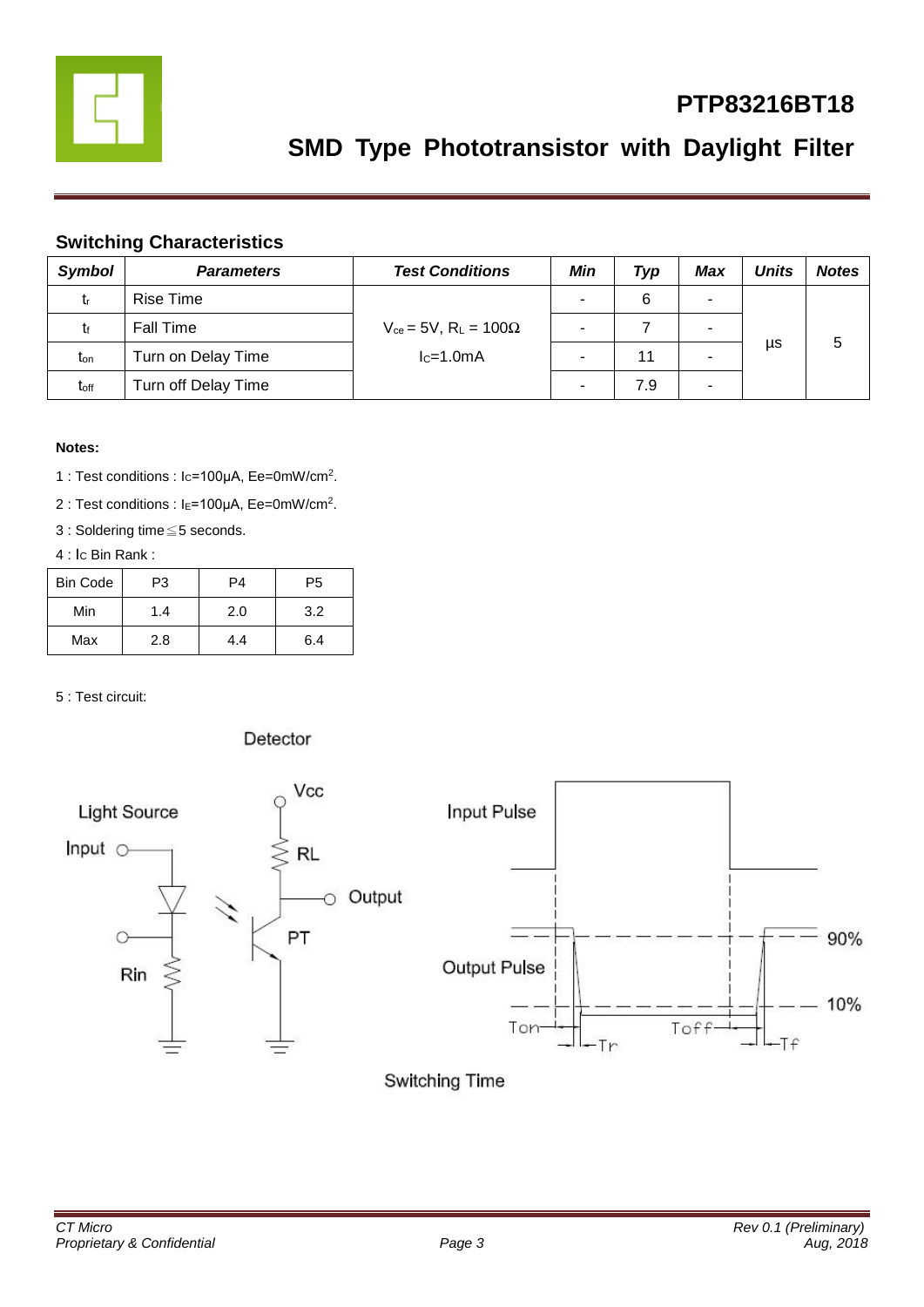

**SMD Type Phototransistor with Daylight Filter**

### **Typical Characteristic Curves**

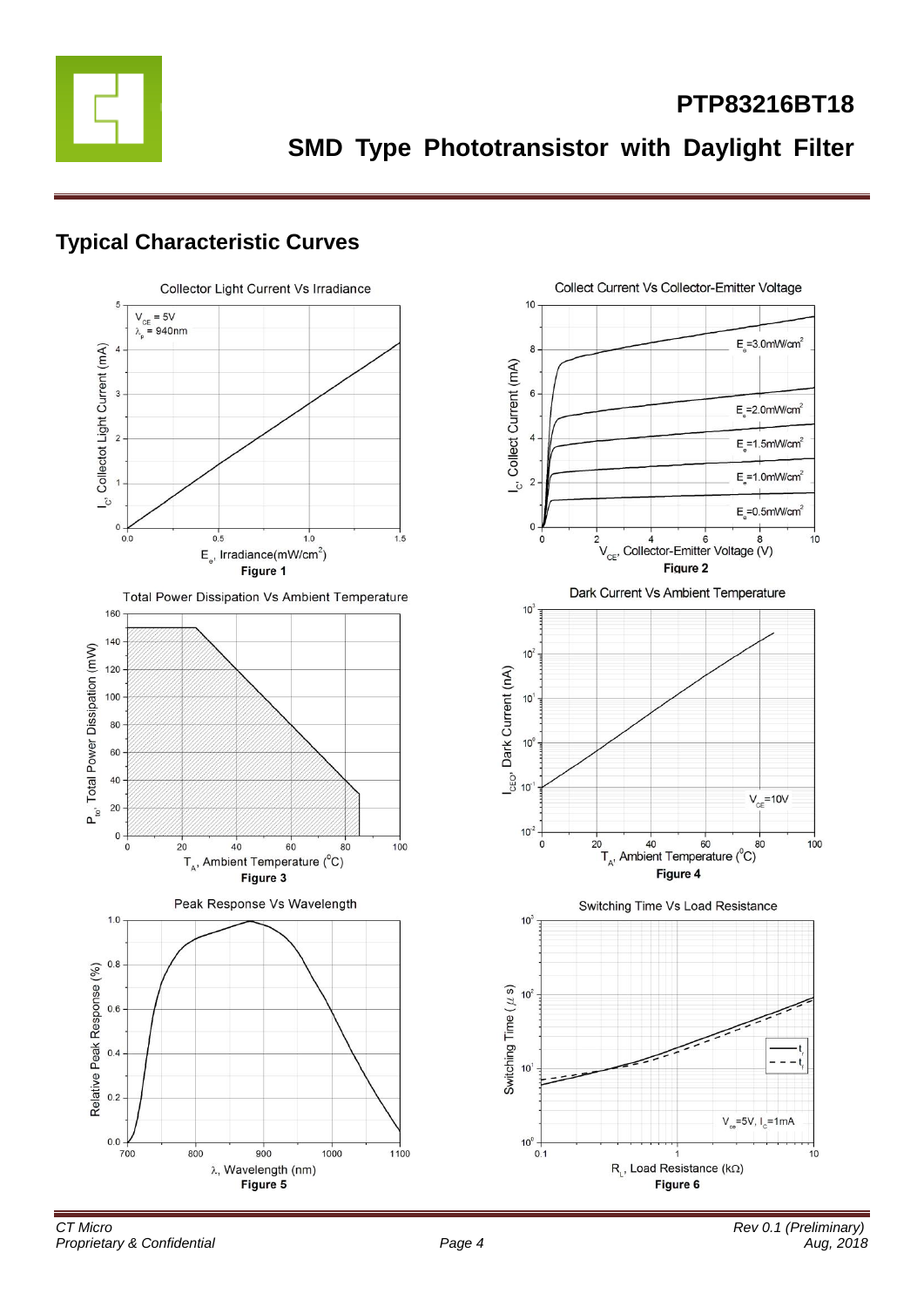

### **Typical Characteristic Curves**

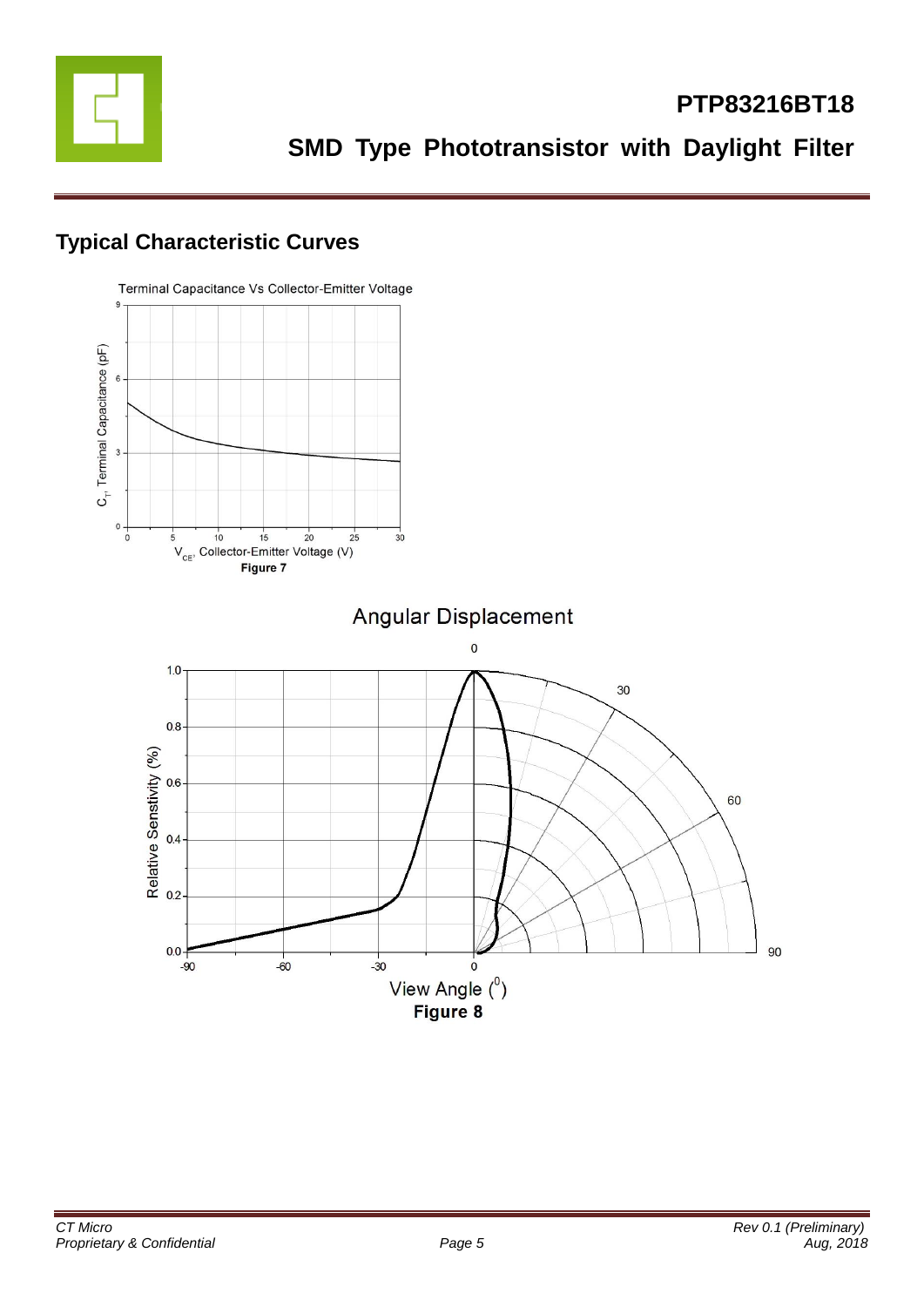

### **Package Dimension** *All dimensions are in mm, unless otherwise stated*



### **Recommended Soldering Mask** *All dimensions are in mm, unless otherwise stated*



### **Ordering Information**

| <b>Part Number</b> | <b>Description</b> | <b>Quantity</b> |
|--------------------|--------------------|-----------------|
| PTP83216BT18       | Tape & Reel        | 2000 pcs        |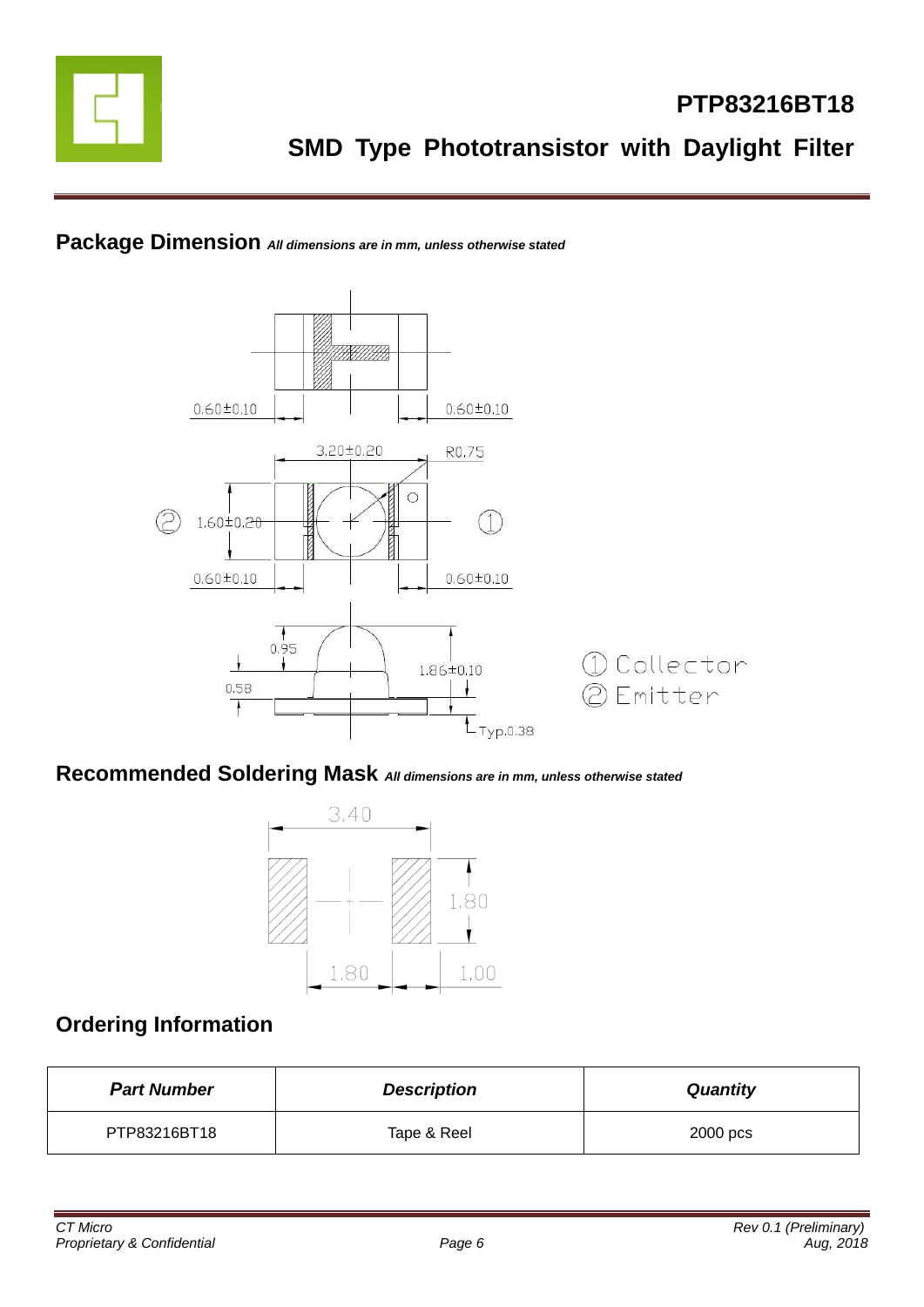



## **Reel Dimension** *All dimensions are in mm, unless otherwise stated*

**Tape Dimension** *All dimensions are in mm, unless otherwise stated*

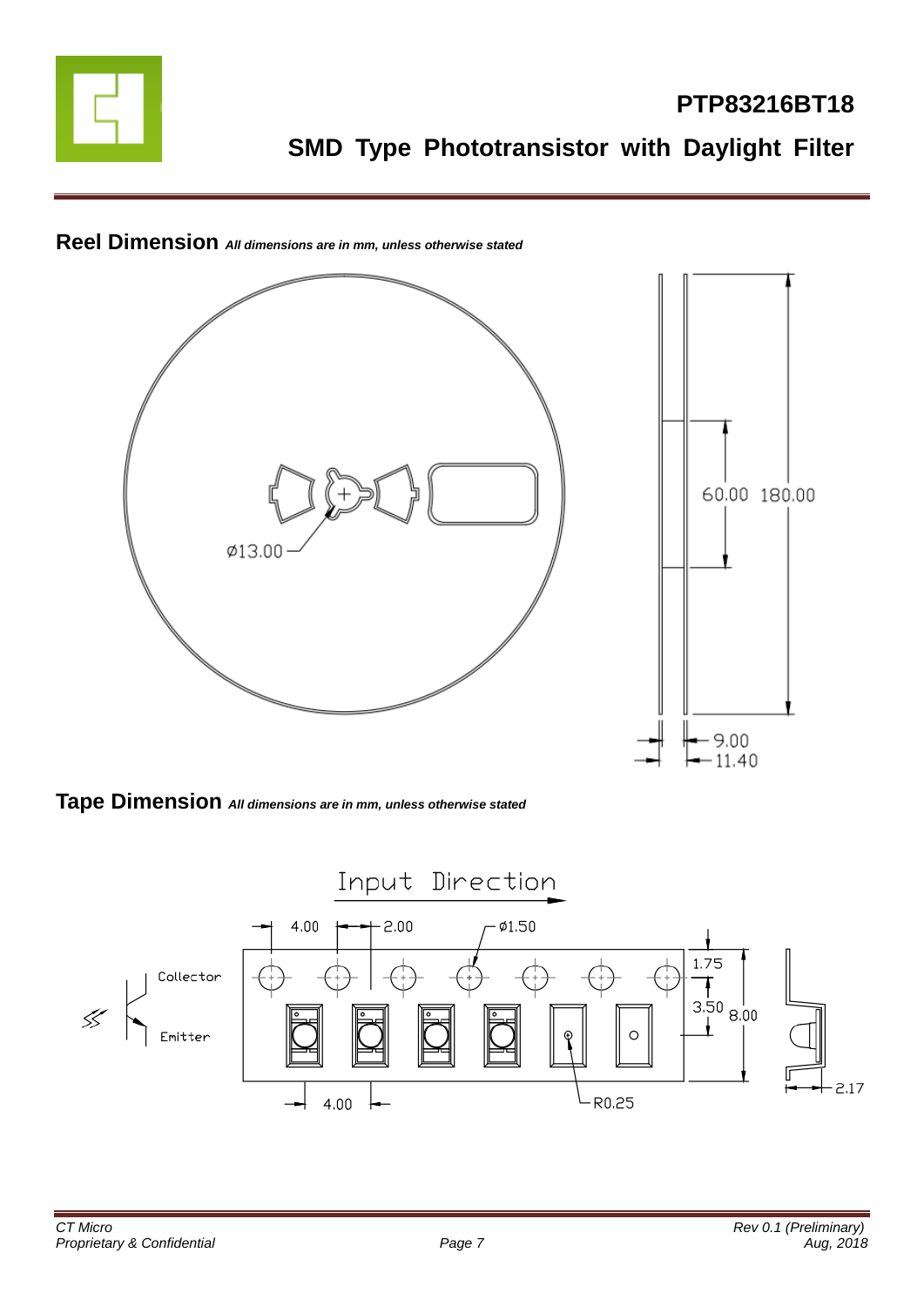

### **Label Form Specification**



Part no: CTM Production Number Serial no: Production Number Lot no: Lot number Q'ty: Packing Quantity Date Code: Manufacture Date Bin Code: Ic Ranks MADE IN CHINA: Production Place

### **Storage Condition**

- 1. Do not open moisture proof bag before the products are ready to use.
- 2. The moisture barrier bag should be stored at 30°C and 90%R.H. max. before opening. Shelf life of non-opened bag is 12 months after the bag sealing date.
- 3. After opening the moisture barrier bag floor life is 168h at 30°C/60%RH. max. Unused LEDs should be resealed into moisture barrier bag. (Refer to J-STD-020 Standard)
- 4. If the moisture absorbent material has faded away or the LEDs have exceeded the storage time, baking treatment should be performed using the J-STD-033 Standard conditions.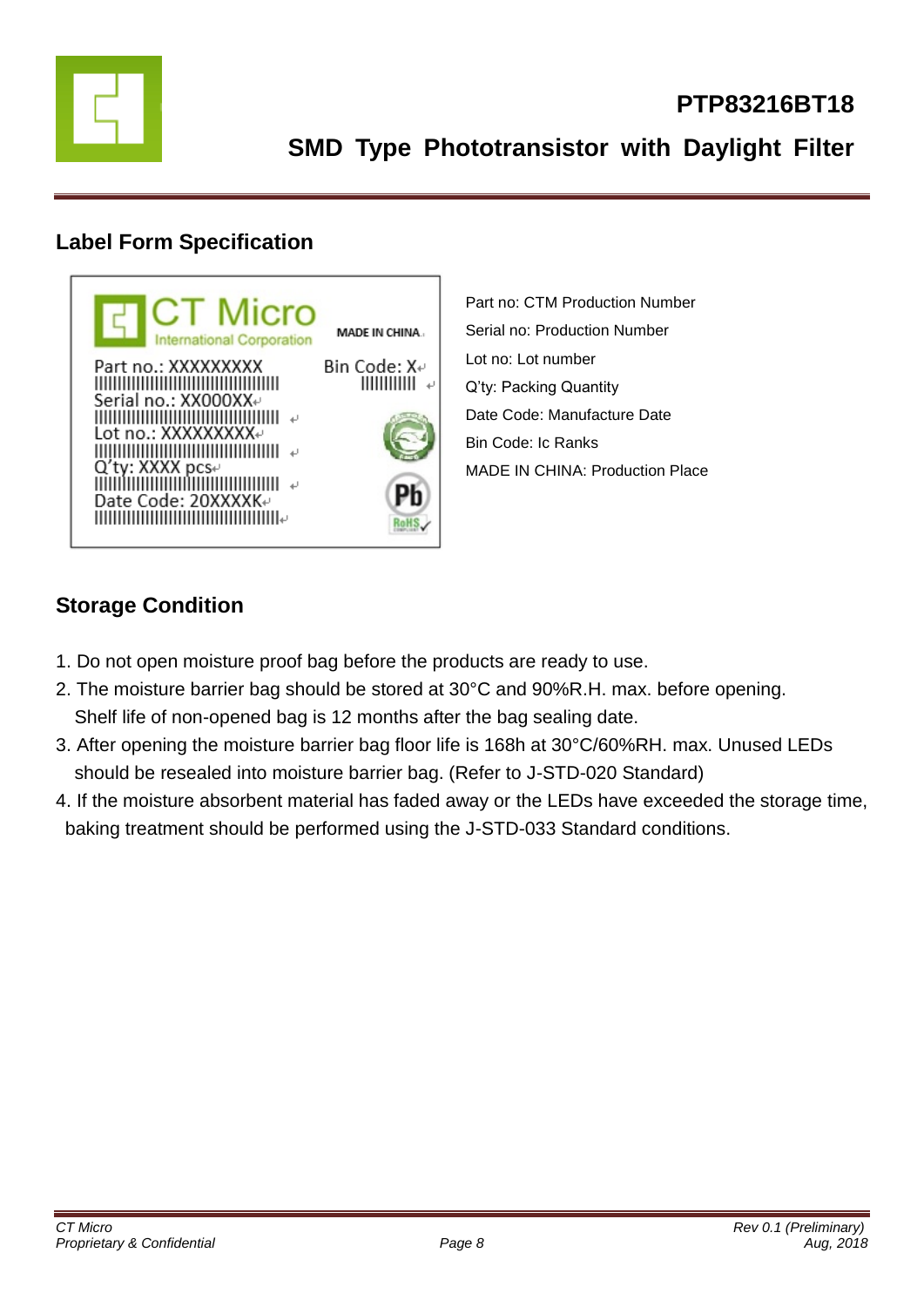

**PTP83216BT18**

### **Reflow Profile**



| <b>Profile Feature</b>                     | <b>Pb-Free Assembly Profile</b>                   |  |  |
|--------------------------------------------|---------------------------------------------------|--|--|
| Temperature Min. (Tsmin)                   | $150^{\circ}$ C                                   |  |  |
| Temperature Max. (Tsmax)                   | $200^{\circ}$ C                                   |  |  |
| Time (ts) from (Tsmin to Tsmax)            | 60-120 seconds                                    |  |  |
| Ramp-up Rate $(tL$ to t <sub>P</sub> )     | 3°C/second max.                                   |  |  |
| Liquidous Temperature $(T_L)$              | $217^{\circ}$ C                                   |  |  |
| Time $(t_L)$ Maintained Above $(T_L)$      | $60 - 150$ seconds                                |  |  |
| Peak Body Package Temperature              | $260^{\circ}$ C +0 $^{\circ}$ C / -5 $^{\circ}$ C |  |  |
| Time (t <sub>P</sub> ) within 5°C of 260°C | 30 seconds                                        |  |  |
| Ramp-down Rate $(T_P$ to $T_L$ )           | 6°C/second max                                    |  |  |
| Time 25°C to Peak Temperature              | 8 minutes max.                                    |  |  |